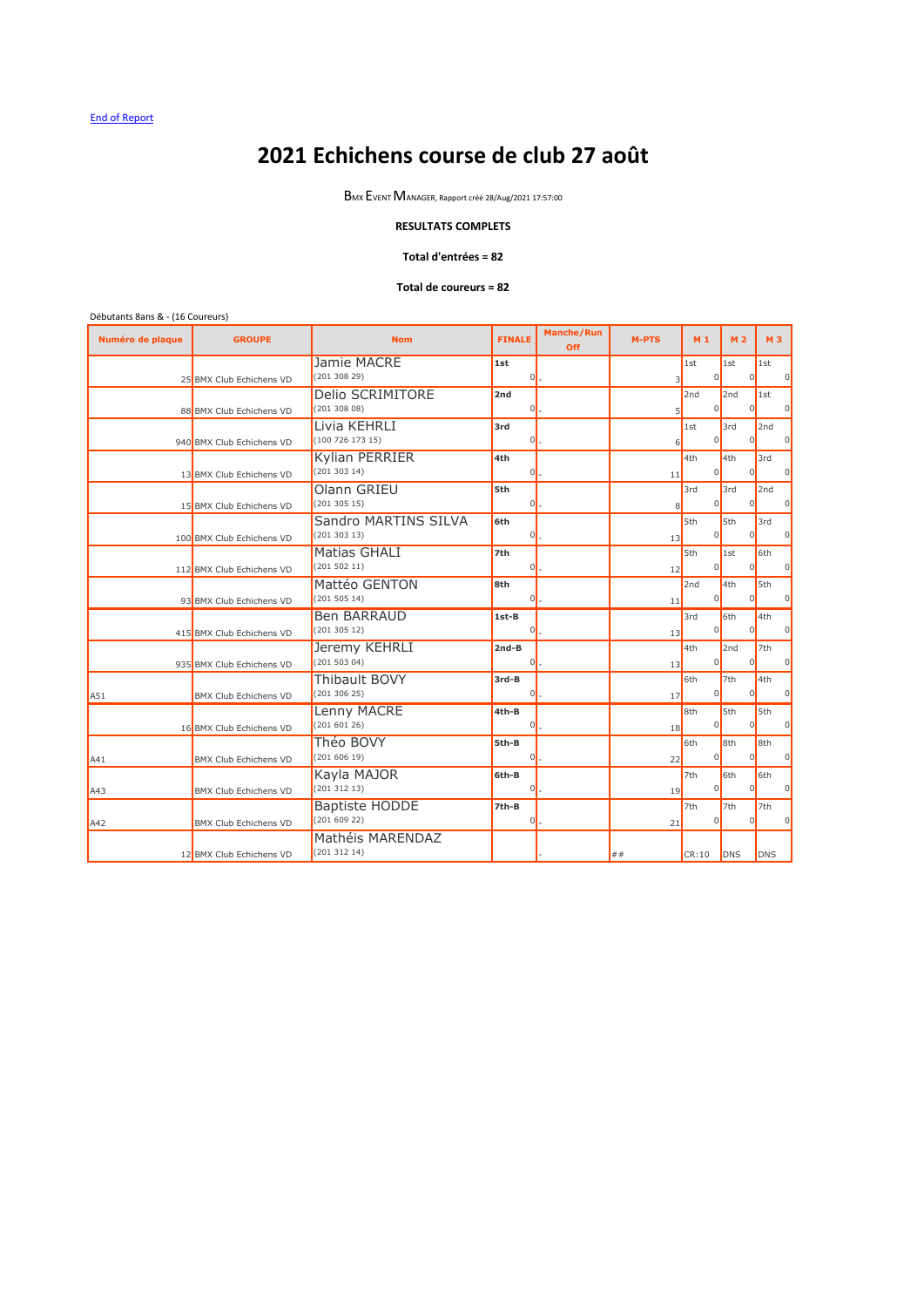| Numéro de plaque | <b>GROUPE</b>                | <b>Nom</b>                              | <b>FINALE</b>             | $1-Feb$               | <b>Manche/Run</b><br><b>Off</b> | <b>M-PTS</b> | $M_1$     | M <sub>2</sub>        | <b>M3</b>             |
|------------------|------------------------------|-----------------------------------------|---------------------------|-----------------------|---------------------------------|--------------|-----------|-----------------------|-----------------------|
|                  | 730 BMX Club Echichens VD    | <b>Malik RIHANI</b><br>(10082356317)    | 1st<br>U                  | 1st                   |                                 |              | 1st       | 1st                   | 1st<br>$\Omega$       |
|                  | 911 BMX Club Echichens VD    | Luca FLODIN<br>(201 201 04)             | 2nd<br>U                  | 1st                   |                                 |              | 1st       | 1st                   | 2nd<br>$\Omega$       |
|                  | 4 BMX Club Echichens VD      | <b>Fabio PELLERITI</b><br>(10074415754) | 3rd<br>U                  | 2nd                   |                                 |              | 2nd       | 2nd                   | 1st<br>$\Omega$       |
|                  | 694 BMX Club Echichens VD    | Aleksander GASSER<br>(20110514)         | 4th<br>U                  | 2nd                   |                                 |              | 2nd       | 1st                   | 2nd<br>$\Omega$       |
|                  | 870 BMX Club Echichens VD    | Mahé MORAND<br>(10088134685)            | 5th<br>U                  | 3rd                   |                                 | 11           | 5th       | 3rd                   | 3rd<br>$\Omega$       |
| 93R              | <b>BMX Club Echichens VD</b> | Tristan RÖLLIN<br>(201 202 09)          | 6th<br>U                  | 4th                   |                                 | 9            | 3rd       | 2nd                   | 4th<br>$\overline{0}$ |
|                  | 820 BMX Club Echichens VD    | <b>William LAURENT</b><br>(10079948794) | 7th                       | 3rd                   |                                 |              | 1st       | 3rd                   | 3rd                   |
|                  | 622 BMX Club Echichens VD    | Emilie SCHMID<br>(10091789060)          | 8th                       | 4th                   |                                 |              | 4th       | 3rd                   | 2nd<br>$\vert$ 0      |
|                  | 28 BMX Club Echichens VD     | Taig ROTHEN<br>(201 201 07)             | $1st-B$                   | 5th                   |                                 | $\mathsf{q}$ | 3rd       | 2nd                   | 4th<br>$\Omega$       |
|                  | 122 BMX Club Echichens VD    | Henry LONGCHAMP<br>(201 206 06)         | $2nd-B$<br>U              | 5th                   |                                 |              | 4th       | 4th                   | 1st<br>$\Omega$       |
|                  | 2 BMX Club Echichens VD      | <b>Thomas ROTHEN</b><br>(20110517)      | $3rd-B$                   | 6th                   |                                 | 14           | 2nd       | 7th<br>ΩI             | 5th<br> 0             |
|                  | 486 BMX Club Echichens VD    | <b>Thomas EBNER</b><br>(201 206 04)     | 4th-B                     | 7th                   |                                 | 12           | 4th       | 4th<br>ΩI             | 4th<br>$\Omega$       |
|                  | 229 BMX Club Echichens VD    | Maël ROBERT<br>(201 209 22)             | 5th-B                     | 6th                   |                                 | 11           | 3rd       | 5th                   | 3rd<br>$\overline{0}$ |
|                  | 191 BMX Club Echichens VD    | Arthur SOLLIARD<br>$(201\;201\;10)$     | 6th-B<br>$\mathbf{0}$     | 8th<br>$0$ -          |                                 | 17           | 5th<br> 0 | 7th<br>$\mathbf{0}$   | 5th<br> 0             |
|                  | 12 BMX Club Echichens VD     | Loris ROBERTO<br>(201 209 17)           | 7th-B                     | 7th<br>0              |                                 | 16           | 6th       | 4th                   | 6th<br>$\overline{0}$ |
| A35              | <b>BMX Club Echichens VD</b> | Damien SOLLIARD<br>(201 101 22)         | 8th-B<br>0                | 8th<br>$\overline{0}$ |                                 | 17           | 7th       | 5th                   | 5th<br>$\overline{0}$ |
|                  | 75 BMX Club Echichens VD     | <b>Gabriel JENNY</b><br>(20111113)      | $1st-C$<br>$\overline{0}$ |                       |                                 | 18           | 6th       | 6th                   | 6th<br>$\overline{0}$ |
|                  | 777 BMX Club Echichens VD    | Melvyn SCHWITTER<br>(20111117)          | $2nd-C$<br>$\overline{0}$ |                       |                                 | 18           | 5th       | 6th                   | 7th<br> 0             |
|                  | 32 BMX Club Echichens VD     | <b>Thomas JARA</b><br>(201 203 03)      | 3rd-C<br>$\overline{0}$   |                       |                                 | 18           | 7th       | 5th<br>$\overline{0}$ | 6th<br> 0             |
|                  | 151 BMX Club Echichens VD    | Gaëtan BARRAUD<br>(201 211 25)          | 4th-C<br>$\Omega$         |                       |                                 | 20           | 6th       | 7th<br>01             | 7th<br>$\overline{0}$ |
|                  | 32 BMX Club Echichens VD     | <b>Xavier GAROFANO</b><br>(201 202 11)  | 5th-C<br>$\overline{0}$   |                       |                                 | 21           | 8th       | 6th                   | 7th<br> 0             |
|                  | 77 BMX Club Echichens VD     | Noah MARENDAZ<br>(20111024)             |                           |                       |                                 | ##           | CR:9      | DNS                   | DNS                   |

| B 9-10 / G10-11 (22 Coureurs) |  |
|-------------------------------|--|
|-------------------------------|--|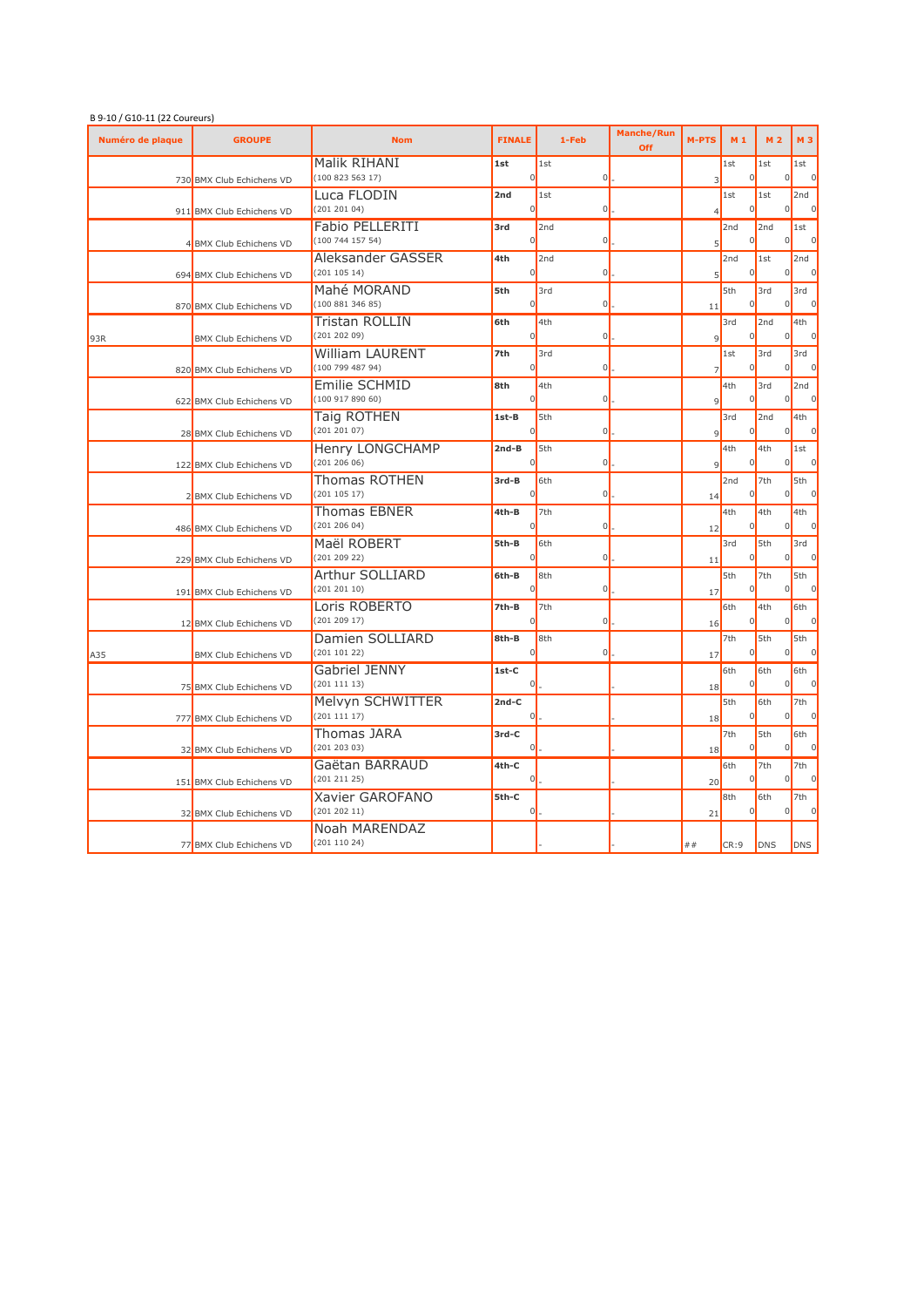| Numéro de plaque | <b>GROUPE</b>                | <b>Nom</b>                              | <b>FINALE</b> | <b>Manche/Run</b><br><b>Off</b> | M-PTS          | $M_1$    | M <sub>2</sub> | <b>M3</b> |
|------------------|------------------------------|-----------------------------------------|---------------|---------------------------------|----------------|----------|----------------|-----------|
|                  | 8 BMX Club Echichens VD      | <b>Timéo MORAND</b><br>(10054257639)    | 1st<br>n      |                                 | 3              | 1st      | 1st            | 1st       |
|                  | 124 BMX Club Echichens VD    | Dany SCHÜTZ<br>(20090124)               | 2nd<br>$\cap$ |                                 | 8              | 2nd<br>n | 3rd<br>O       | 3rd       |
|                  | 500 BMX Club Echichens VD    | <b>Jade CLAESSENS</b><br>(10052931163)  | 3rd<br>n      |                                 | $\overline{5}$ | 1st      | 2nd            | 2nd       |
|                  | 912 BMX Club Echichens VD    | Noah FLODIN<br>(20090716)               | 4th<br>n      |                                 | $\overline{9}$ | 3rd<br>n | 3rd<br>∩       | 3rd       |
|                  | 148 BMX Club Echichens VD    | <b>Amael COPPEY</b><br>(201 011 14)     | 5th<br>$\cap$ |                                 | 14             | 4th<br>n | 6th            | 4th       |
|                  | 323 BMX Club Echichens VD    | <b>Corentin LAROQUE</b><br>(20100529)   | 6th<br>n      |                                 | 13             | 4th<br>n | 5th<br>U       | 4th       |
|                  | 924 BMX Club Echichens VD    | Luca KEHRLI<br>(10053210847)            | 7th<br>C      |                                 |                | 3rd      | 2nd            | 2nd       |
|                  | 115 BMX Club Echichens VD    | <b>Arno MARTIN</b><br>(10036141473)     | 8th           |                                 |                | 2nd      | 1st            | 1st       |
|                  | 909 BMX Club Echichens VD    | Alma KEHRLI<br>(20090514)               | $1st-B$       |                                 | 14             | 5th      | 4th            | 5th       |
| A32              | <b>BMX Club Echichens VD</b> | Ethan TABOZZI<br>(20090630)             | $2nd-B$       |                                 | 16             | 5th      | 5th            | 6th       |
|                  | 180 BMX Club Echichens VD    | <b>Alec FAY</b><br>(10071469176)        | $3rd-B$       |                                 | 19             | 7th      | 6th            | 6th       |
|                  | 153 BMX Club Echichens VD    | <b>Adrien GERTSCH</b><br>(20100204)     | 4th-B         |                                 | 20             | 6th      | 7th            | 7th       |
| A31              | <b>BMX Club Echichens VD</b> | <b>Xavier BERTHOLET</b><br>(201 011 12) | 5th-B<br>C    |                                 | 21             | 7th      | 7th            | 7th       |
| 376C             | <b>BMX Club Echichens VD</b> | Leni PASSERAUB<br>(20100103)            | 6th-B         |                                 | 15             | 6th      | 4th            | 5th       |

| Numéro de plaque | <b>GROUPE</b>                | <b>Nom</b>                            | <b>FINALE</b>  | <b>Manche/Run</b><br>Off | <b>M-PTS</b> | $M_1$ | M <sub>2</sub> | <b>M3</b>                         |
|------------------|------------------------------|---------------------------------------|----------------|--------------------------|--------------|-------|----------------|-----------------------------------|
|                  |                              | <b>Mathis TRAVELLETTI</b>             | 1st            |                          |              | 1st   | 1st            | 1st                               |
|                  | 886 BMX Club Echichens VD    | (10036138645)                         |                |                          |              |       |                | $\overline{0}$                    |
|                  |                              | Matias JORIO                          | 2nd            |                          |              | 2nd   | 2nd            | 4th                               |
|                  | 646 BMX Club Echichens VD    | (100 361 387 46)                      | $\Omega$       |                          | 8            |       |                | $\overline{0}$                    |
|                  |                              | Luca MORAND                           | 3rd            |                          |              | 1st   | 1st            | 2nd                               |
|                  | 60 BMX Club Echichens VD     | (10054257538)                         | $\Omega$       |                          |              |       | U              | $\overline{0}$                    |
|                  |                              | <b>Baptiste BORLAT</b>                | 4th            |                          |              | 2nd   | 3rd            | 2nd                               |
|                  | 113 BMX Club Echichens VD    | (10052020373)                         | $\overline{0}$ |                          |              |       |                | $\overline{0}$                    |
|                  |                              | <b>Thomas DUBOUX</b>                  | 5th            |                          |              | 3rd   | 3rd            | 4th                               |
|                  | 400 BMX Club Echichens VD    | (100 531 589 13)                      | $\overline{0}$ |                          | 10           | ∩     |                | $\overline{0}$                    |
|                  |                              | <b>Faustine CLAESSENS</b>             | 6th            |                          |              | 4th   | 2nd            | 1st                               |
|                  | 3 BMX Club Echichens VD      | (100 551 393 29)                      | $\overline{0}$ |                          |              |       | U              | $\overline{0}$                    |
|                  |                              | Marc BROQUET                          | 7th            |                          |              | 3rd   | 4th            | 3rd                               |
|                  | 31 BMX Club Echichens VD     | (20080426)                            | $\mathbf{0}$   |                          | 10           |       |                | $\overline{0}$                    |
|                  |                              | Damien VACLAVIK                       | 8th            |                          |              | 5th   | 4th            | 3rd                               |
|                  | 312 BMX Club Echichens VD    | (200 712 03)                          | $\overline{0}$ |                          | 12           |       |                | $\overline{0}$                    |
|                  |                              | Gaël XAVIER                           | $1st-B$        |                          |              | 6th   | 5th            | 6 <sub>th</sub>                   |
|                  | 61 BMX Club Echichens VD     | (200 707 29)                          |                |                          | 17           | ΩI    | ΩI             | $\overline{0}$                    |
|                  |                              | Mathieu JAN                           | $2nd-B$        |                          |              | 5th   | 5th            | 5th                               |
| A38              | <b>BMX Club Echichens VD</b> | (200 803 29)                          | $\overline{0}$ |                          | 15           |       |                | $\overline{0}$                    |
|                  |                              | <b>Zack MARTI</b>                     | $3rd-B$        |                          |              | 7th   | 6th            | 6 <sub>th</sub>                   |
|                  |                              | (200 810 22)                          | $\overline{0}$ |                          |              | ΩI    | 0              | $\overline{0}$                    |
|                  | 334 BMX Club Echichens VD    |                                       |                |                          | 19           |       | 7th            |                                   |
|                  |                              | <b>Arthur NIELSEN</b><br>(200 801 17) | 4th-B          |                          |              | 8th   |                | 7 <sub>th</sub><br>$\overline{0}$ |
| A39              | <b>BMX Club Echichens VD</b> |                                       |                |                          | 22           |       |                |                                   |
|                  |                              | <b>Emilie COUCET</b>                  | 5th-B          |                          |              | 7th   | 7th            | 7 <sub>th</sub>                   |
| A37              | <b>BMX Club Echichens VD</b> | (20070909)                            | $\overline{0}$ |                          | 21           |       |                | $\overline{0}$                    |
|                  |                              | <b>Anthonin GAVILLET</b>              | 6th-B          |                          |              | 4th   | 6th            | 5th                               |
|                  | 428 BMX Club Echichens VD    | (20070824)                            | $\overline{0}$ |                          | 15           |       |                | $\overline{0}$                    |
|                  |                              | <b>Damien FAGUE</b>                   |                |                          |              | 6th   |                |                                   |
|                  | 35 BMX Club Echichens VD     | (200 806 04)                          |                |                          | ##           |       | $0$ CR:10 DNS  |                                   |

## B 13-15 / G14-16 (15 Coureurs)

|  |  | B 11-12 / G12-13 (14 Coureurs) |
|--|--|--------------------------------|
|--|--|--------------------------------|